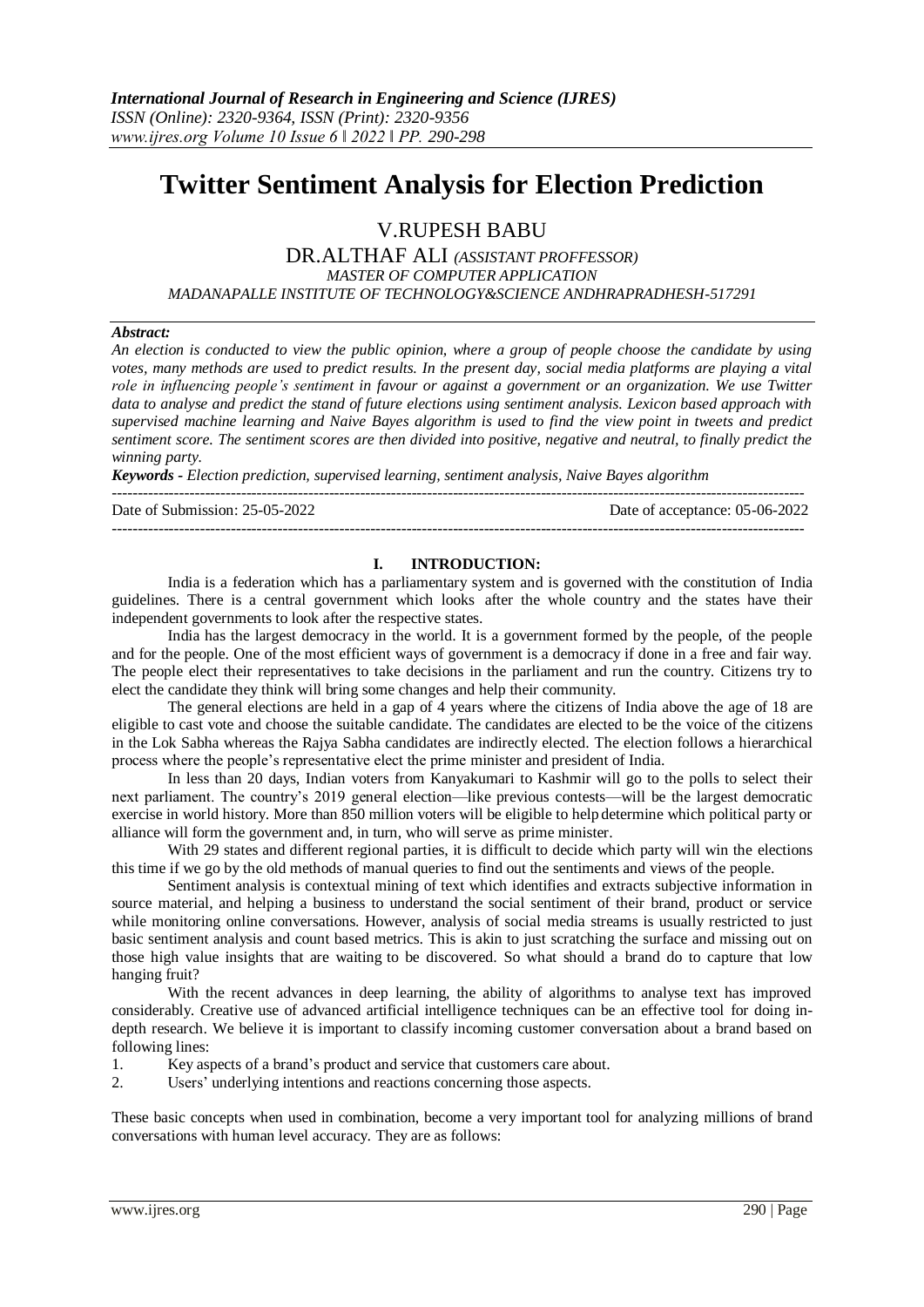#### **Sentiment Analysis**

Sentiment Analysis is the most common text classification tool that analyses an incoming message and tells whether the underlying sentiment is positive, negative our neutral. You can input a sentence of your choice and gauge the underlying sentiment.

#### **Intent Analysis**

Intent analysis steps up the game by analyzing the user's intention behind a message and identifying whether it relates an opinion, news, marketing, complaint, suggestion, appreciation orquery.

#### **Contextual Semantic Search (CSS)**

Now this is where things get really interesting. To derive actionable insights, it is important to understand what aspect of the brand is a user discussing about. For example: Amazon would want to segregate messages that related to: late deliveries, billing issues, promotion related queries, product reviews etc. On the other hand, Starbucks would want to classify messages based on whether they relate to staff behavior, new coffee flavors, hygiene feedback, online orders, store name and location etc. But how can one do that?

We introduce an intelligent smart search algorithm called Contextual Semantic Search (a.k.a. CSS). The way CSS works is that it takes thousands of messages and a concept (like Price) as input and filters all the messages that closely match with the given concept. The graphic shown below demonstrates how CSS represents a major improvement over existing methods used bythe industry.

A conventional approach for filtering all Price related messages is to do a keyword search on Price and other closely related words like (pricing, charge, \$, paid). This method however is not very effective as it is almost impossible to think of all the relevant keywords and their variants that represent a particular concept. CSS on the other hand just takes the name of the concept (Price) as input and filters all the contextually similar even where the obvious variants of the concept keyword are not mentioned.

### **TWITTER USED FOR OPINION MINING**

Microblogging today has become a very popular communication tool among Internet users. Millions of users share opinions on different aspects of life everyday. Therefore microblogging web-sites are rich sources of data for opinion mining and sentiment analysis. Because

# PROCESS OF SENTIMENT ANALYSIS

This is a general description of the process that we follow through the project to obtain thetweets and analyze them.

# **II. DATA COLLECTION**

The data collection step is the initial phase in the project, where data is collected from twitter. There are two methods on how to connect and collect tweets from Twitter. The first method is by searching tweets matching to the keywords. The second method is by collecting all the tweets provided by Twitter through streaming API, or all the tweets in a specific language, or all the tweets in a specific location, then putting all of them into our database.

Both methods have their own advantages and disadvantages. For example, the first method requires only small storage as the data is relatively small. The downside is that we cannot get data from other keywords (if we need to) from an earlier time. Twitter allows the search API only for 7 days backwards. This data collection method is suitable if the focus is on the feature extraction or the prediction method. With the secondmethod, we can apply any set of keywords to get the best result.

As we are going for prediction and future analysis the twitter API extraction process is more helpful.

#### **III. PREPROCESSING**

Twitter analysis methods have various preprocessing steps of text. One of the most important goals of preprocessing is to enhance the quality of the data by removing noise. Another point is the reduction of the feature space size.

A. Lower Case Conversion: Because of the many ways people can write the same things down, character data can be difficult to process. String matching is another important criterion of feature selection. For accurate string matching, we areconverting our complete text into lower case.

B. Removing Punctuations and Removing Numbers: All punctuations, numbers also need to be removed from reviews to make data clean and neat. Unnecessary commas, question marks, other special symbols get removed in this case. Here, we are not removing the dot (.) symbol from our reviews because we are splitting our text into sentences.

C. Stemming: Stemming is the method of conflating the variant styles of a word into a standard illustration, the stem. For example, the words: "presentation", "presented", "presenting" could all be reduced to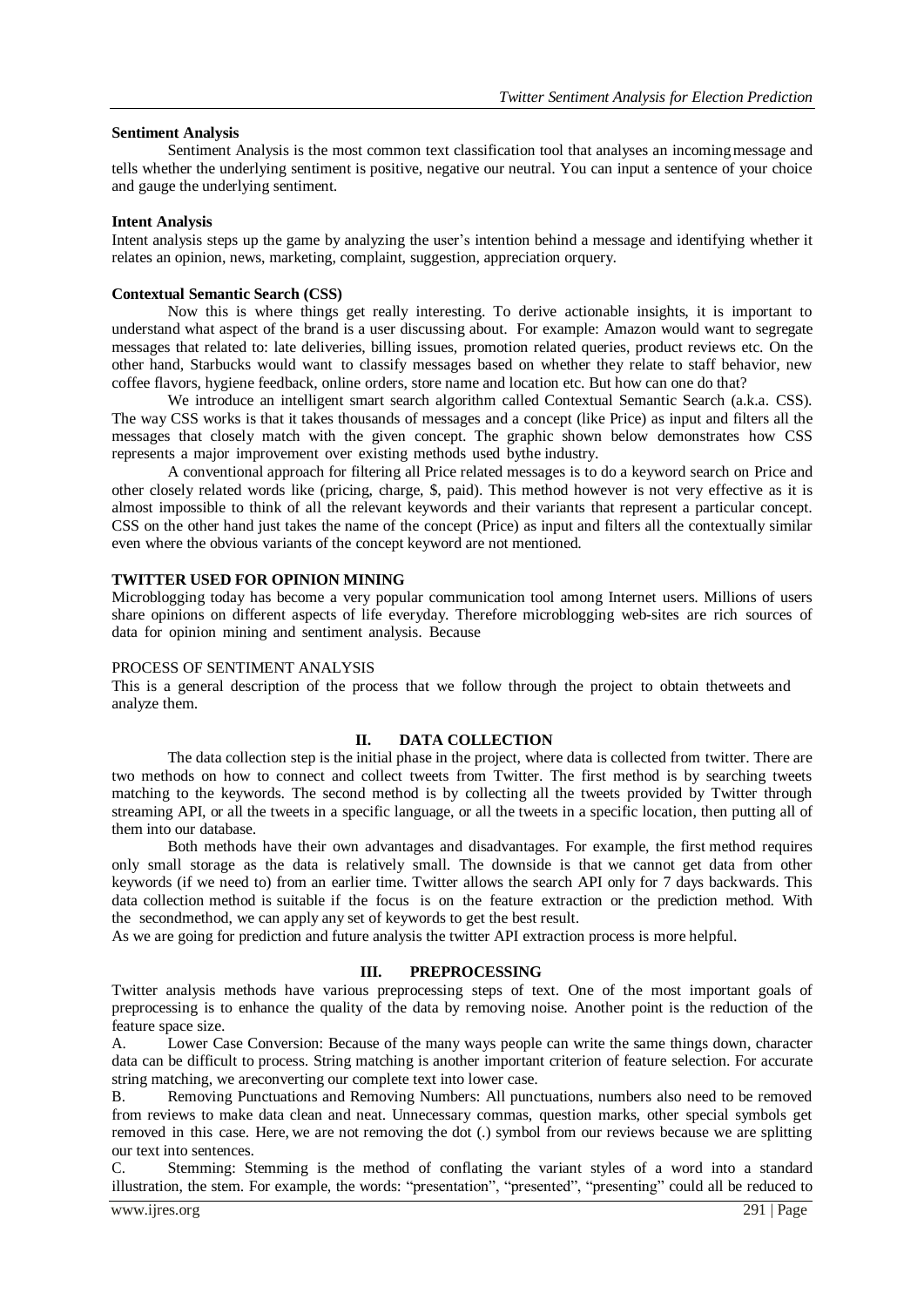a common representation "present". This is a widely used procedure in text processing for information retrieval (IR) based on the assumption that posing a query with the term presenting implies an interest in documents containing the words presentation and presented. Stemming in our case is helpful in correct word matching and countingcase.

D. Striping White Spaces: In this preprocessing step all text data is cleaned off. Allunnecessary white spaces, tabs, newline character get removed from the text.

# **IV. SENTIMENT ANALYSIS**

# **a) Machine Learning Approach**

There are two approaches to machine learning, supervised and unsupervised. in our project we used a supervised machine learning approach. In a supervised machine learning approach, there is a finite set of classes for classification. Training dataset is also available. Most research papers do not use the neutral class, which makes the classification problem considerably easier, but it is possible to use a neutral class. Given the training data, the system classifies the document by using one of the common classification algorithms such as Support Vector Machine, Naïve Bayes etc. We used Naive Bayes algorithm for classification of tweets. We classified tweets into polarity and emotion also using Naive Bayes classifier. Naive Bayes is a machine learning algorithm for classification problems. It is based on Bayes' probability theorem. It is primarily used for text classification that involves high dimensional knowledge sets. A few examples are spam filtration, sentimental analysis, and classifying news articles. It is not only known for its simplicity, but also for its effectiveness. It is fast to build models and make predictions with the Naive Bayes algorithm.

$$
P(A|B) = \frac{P(B|A)P(A)}{P(B)}
$$

Where P(A|B): Probability (conditional probability) of occurrence of the event given the event B is true. P(A) and P(B): Probabilities of the occurrence of event A and B respectively. P(B|A): Probability of the occurrence of event B given the event A is true.

Naïve Bayes is a classification technique based on Bayes' Theorem with an assumption of independence among predictors. In simple terms, a Naive Bayes classifier assumes that the presence of a particular feature in a class is unrelated to the presence of any other feature. For example, a fruit may be considered to be an apple if it is red, round, and about 3 inches in diameter. Even if these features depend on each other or upon the existence of the other features, all of these properties independently contribute to the probability that this fruit is an apple and that is why it is known as 'Naive'.

Naive Bayes model is easy to build and particularly useful for very large data sets. Along with simplicity, Naive Bayes is known to outperform even highly sophisticated classification methods.

# **b) Lexicon Based Approach:**

There are three main approaches to compiling sentiment words. They are the manual approach, dictionary-based approach, and corpus-based approach. In our research, we used a dictionary-based approach. We used eleven different variables for classification, that variables are sadness, tentativeness, anxiety, work, anger, certainty, achievement, positive words, negative words, positive hashtag and negative hashtag. We collected various word related to those eleven variables and classified them microblogging has appeared relatively recently, there are a few research works that were devoted to this topic. In our paper, we focus on using Twitter, the most popular microblogging platform, for the task of sentiment analysis. We show how to automatically collect a corpus for sentiment analysis and opinion mining purposes. We perform linguistic analysis of the collected corpus and explain discovered phenomena. Using the corpus, we build a sentiment classifier that is able to determine positive, negative and neutral sentiments for a document. Experimental evaluations show that our proposed techniques are efficient and performs better than previously proposed methods. In our research, we worked with English, however, the proposed technique can be used with any other language.

# **Existing system:**

The existing system works only of the dataset which is constrained to a particular topic.

The existing systems do not determine the measure to impact the results determined can have on theparticular field taken into considaration and it does not allow retrieval of data based on the query entred by the user i.e. it has constrained scope.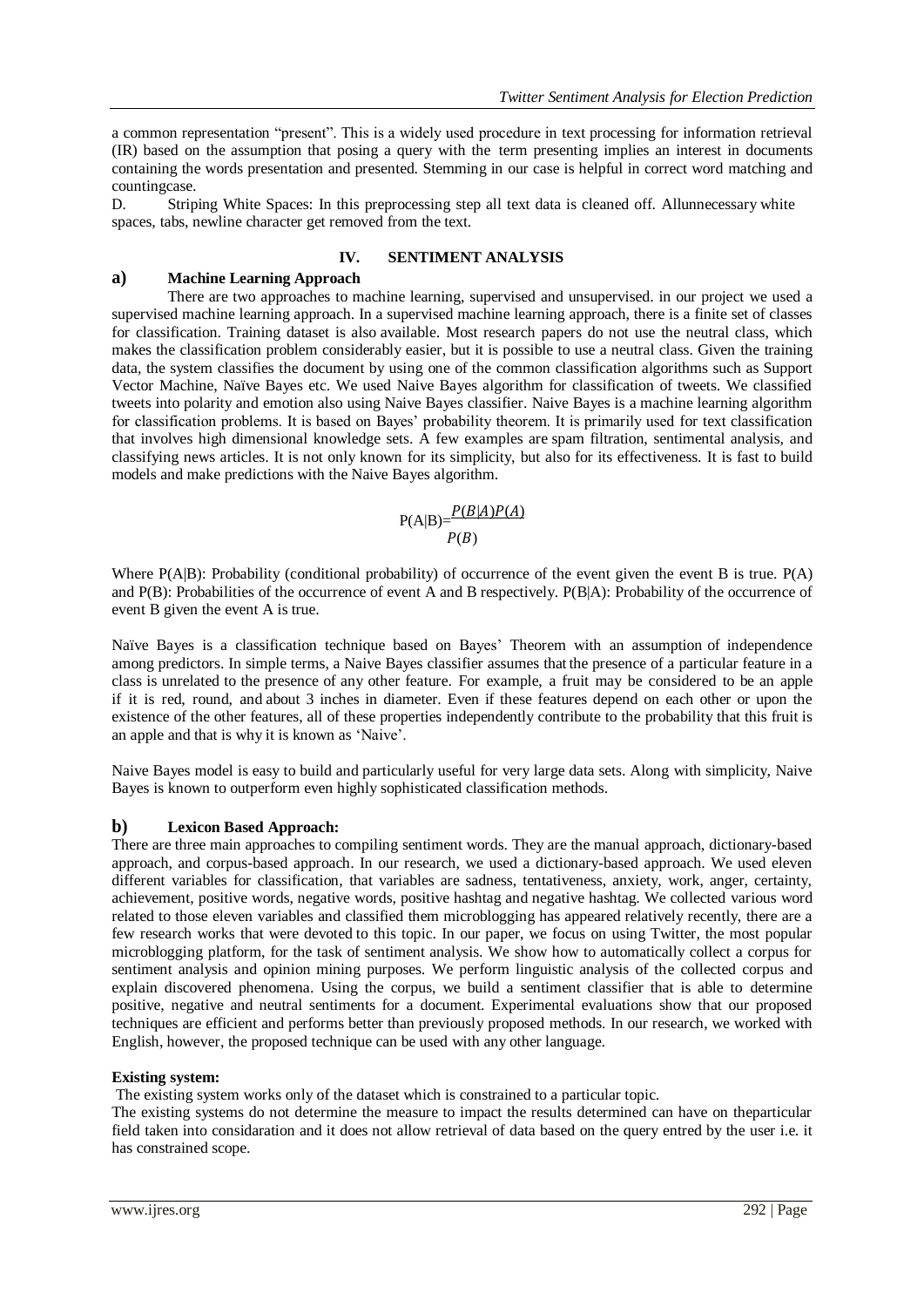In simple words, it works on static data rather than dynamic data. Unsupervised alghorithms like Vector Quantization are used for data compression, pattern recognition, facial and speech recognition, etc and therefore cannot be used in determining sentiment in twitter data.

Apriori algorithm fails to handle large datasets and as a result can generate faulty results.

### **Dis advantages**:

The disadvantages of the project are as follows: ● The long retweets couldn't be retrieved fully, as a result it was represented by "...", so the

algorithm analyses it to be of neutral sentiment .

• Sarcasm was not detected in some sentences due to misuse of the semantics.

The proposed system architecture consists of five main steps. The first step for sentiment analysis of twitter data is to acquire the data that has to undergo sentiment analysis. Raw tweets were obtained at the end of this stage and stored in a database which was the input for preprocessing step.

Preprocessing consists of several steps which are the removal of URLs from the tweet, hashtag removal so that the tweet becomes more cleaned, removal of slangs, emoticon conversion to text, stop word removal. Advantages:

The advantages of the project are as follows:

• The number of tweets were increased upto 1 Lakh to get better analysis of result whereas

tweepy could only retrieve 100 tweets per page.

- Analysing it using the populations and seat method gave an accuracy of nearly 90%.
- The website was deployed in heroku server for public use, which can be used for getting

sentiment analysis for any phrase or word.

- The twitter search api could retrieve data only of past 7 days.
- Giving hashtags for shorthand representation of the party gave ambiguous results in some cases.

• Cannot get 100% accuracy in analysing the tweets.

## **V.** PROP**OSED SYSTEM:**

The Proposed system is a browser which is completely related to online system, which provides the centralized database. It stores Defects data and description of the particular Defect data. It can also create reports and documents based on the information in its database.

Defect management is crucial to closing the loop between requirements, implementation and verification and validation. Traditional defect tracking management, implemented in a standalone method, can no longer address the complexity and pace of change in modern software development. Defect management processes must be strongly interlinked with all of the other software

## **ADVANTAGES:**

• The number of tweets were increased upto 1 Lakh to get better analysis of result whereas tweepy could only retrieve 100 tweets per page.

● Analysing it using the populations and seat method gave an accuracy of nearly 90%.

• The website was deployed in heroku server for public use, which can be used for getting sentiment analysis for any phrase or word.

• The twitter search api could retrieve data only of past 7 days.

- Giving hashtags for shorthand representation of the party gave ambiguous results in some cases.
- Cannot get 100% accuracy in analysing the tweets.
- Cannot get 100% accuracy in analysing the tweets.

# RESULTS FOR MODI AND RAHUL GANDHI TWEETS

Another way to analyze the whole prediction scenario is to compare the tweets between the leaders of the major national parties participating in the elections. This way the major sentiment of the masses towards the leaders that they are going to choose can be predicted easily.

This was performed by running the twitter sentiment analysis program with two search phrases: "Narendra Modi", for BJP, and "Rahul Gandhi", for Congress. The results for the two searches are as follows: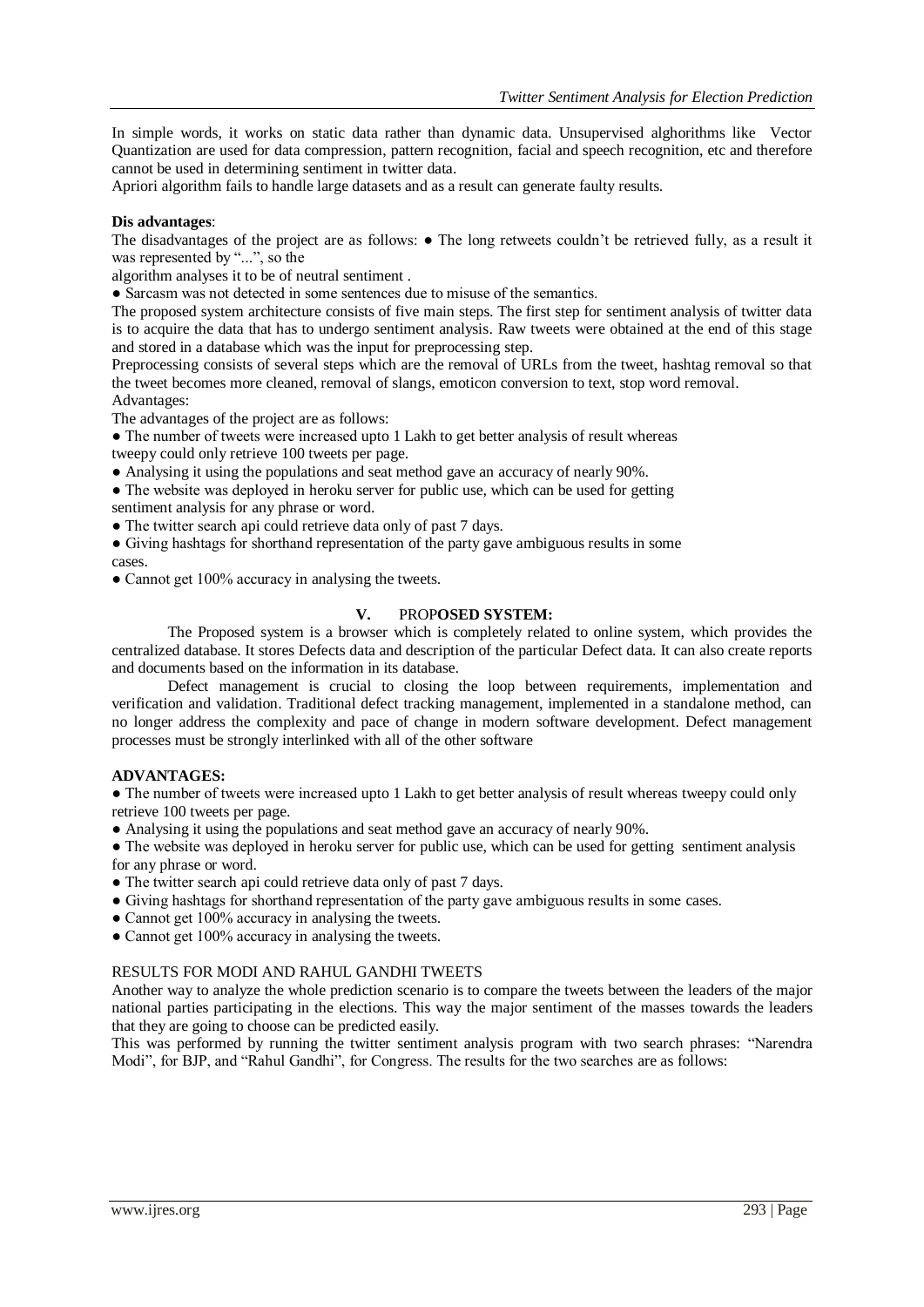

*Figure 6: Comparison of sentiment analysis for Narendra Modi and Rahul Gandhi*

As can be seen in the diagram, the competition is neck-to-neck between the two leaders of the major parties. However, Narendra Modi has slightly more positive and slightly less negative tweets, tipping the scale of favor towards Narendra Modi. This method however does not take into account all the different names used to reference the two.

# **VI. CONCLUSION**

We took two ways to predict the results of elections

# **1. Using the population criteria**

● As the variation by taking the ratios of positive to negative tweets was almost same. We tried considering the population factor into account for generalization purpose. We manipulated the total number of tweets as well as positive and negative tweets by dividing them with the current population percentage of the state.

The results derived from it showed some deviation for the national parties and the regional parties of some states.

The regional parties having less number of followers showed negligible tweets about them as a result the positive and negative tweets about them was unclear.



*Figure 5: Positive and negative tweets comparison for regional parties as well as national parties*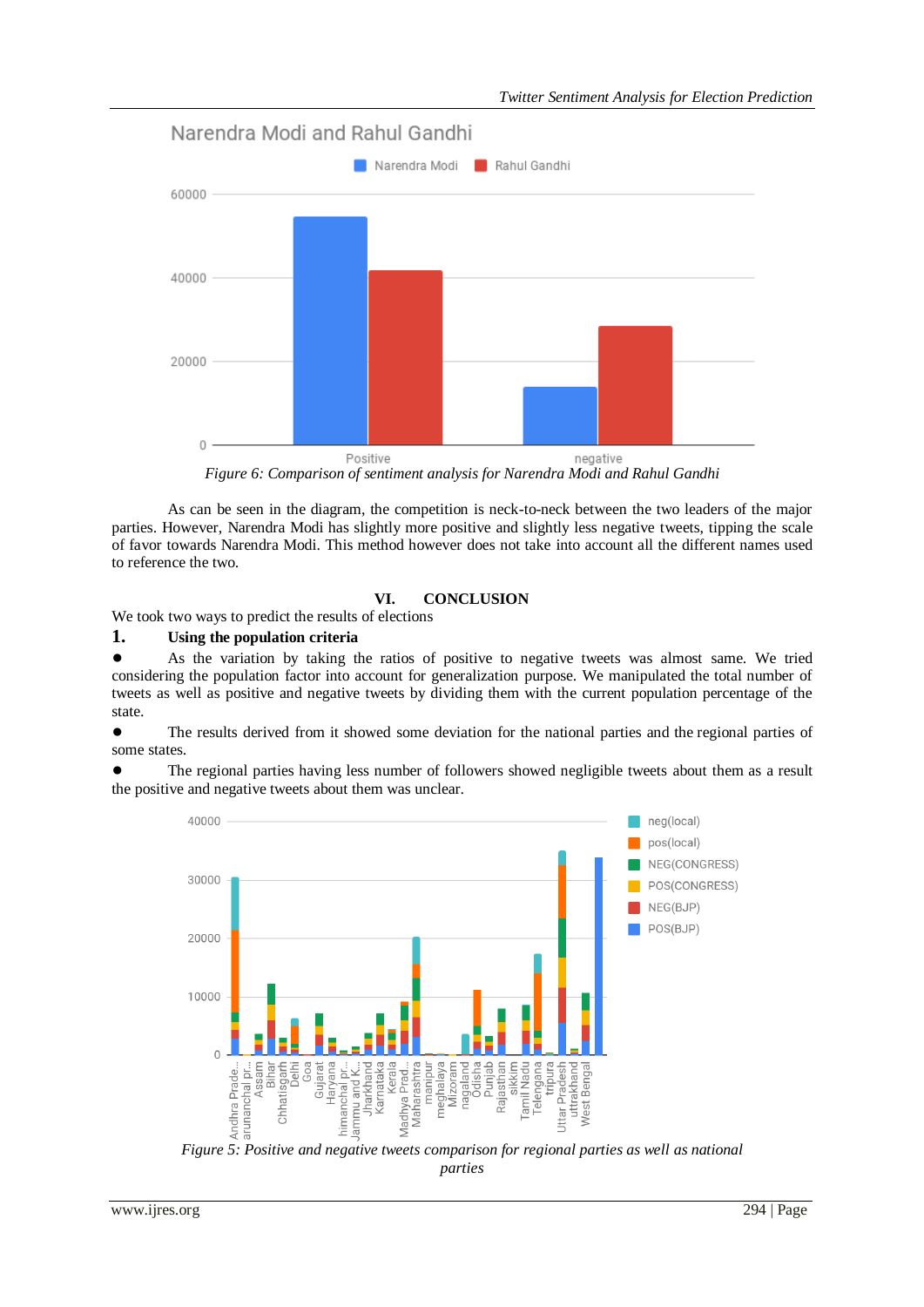So we can see that,

1. States like Andhra Pradesh, West Bengal, Odisha, Tamil Nadu and Telangana have more positive sentiments as compared to negative sentiments so we can assume that winning party will be the local parties.

2. States like Gujarat, Goa, Madhya Pradesh, Uttar Pradesh and Uttarakhand have an inclination towards BJP government, giving them the winning points from those states.

3. States like Rajasthan, Haryana and Assam have a majority of congress.

According to the graph we can take a total number of positive tweets of bjp to be 33811 and congress to be 32110.As we are calculating the winning in the lok sabha election and the major parties contesting are BJP and congress we can clearly see that BJP is winning over the people's hearts and according to that BJP wins the lok sabha election.

But there are certain drawbacks when we consider this method of calculation, which are discussed as follows:

1. When we consider the total population we are not considering the people eligible to vote.

2. There are many people whose view might change during election.

3. There are states with so less population that there vote affecting is negligible in this method.

So, we chose to do the analysis in another process to get better and accurate results.

# **2. Using the seats in Lok Sabha**

● The number of Lok Sabha seats are 543 which is contributed by each state. Representative from each state is elected for these seats. Party getting more than 271 get a majority to form the government or else parties form coalitions to getthe simple majority .

So, the total tweets was taken and the positive tweets was assumed to be as seats for the party (calculating the percentage of positive tweet and multiplying it with the seats a single states contribute).Then we calculated it for individual states and the local parties.

Even if the local parties win in the states they affect the total seats in the Lok Sabha according to the seat percentage which gave a much clearer idea about which party would win how many seats in the election.

The results of each state is shown below :



Andra Pradesh(TDP wins)



Assam(BJP wins)



# **Aruachal Pradesh**



Chhattisgarh(JMM wins)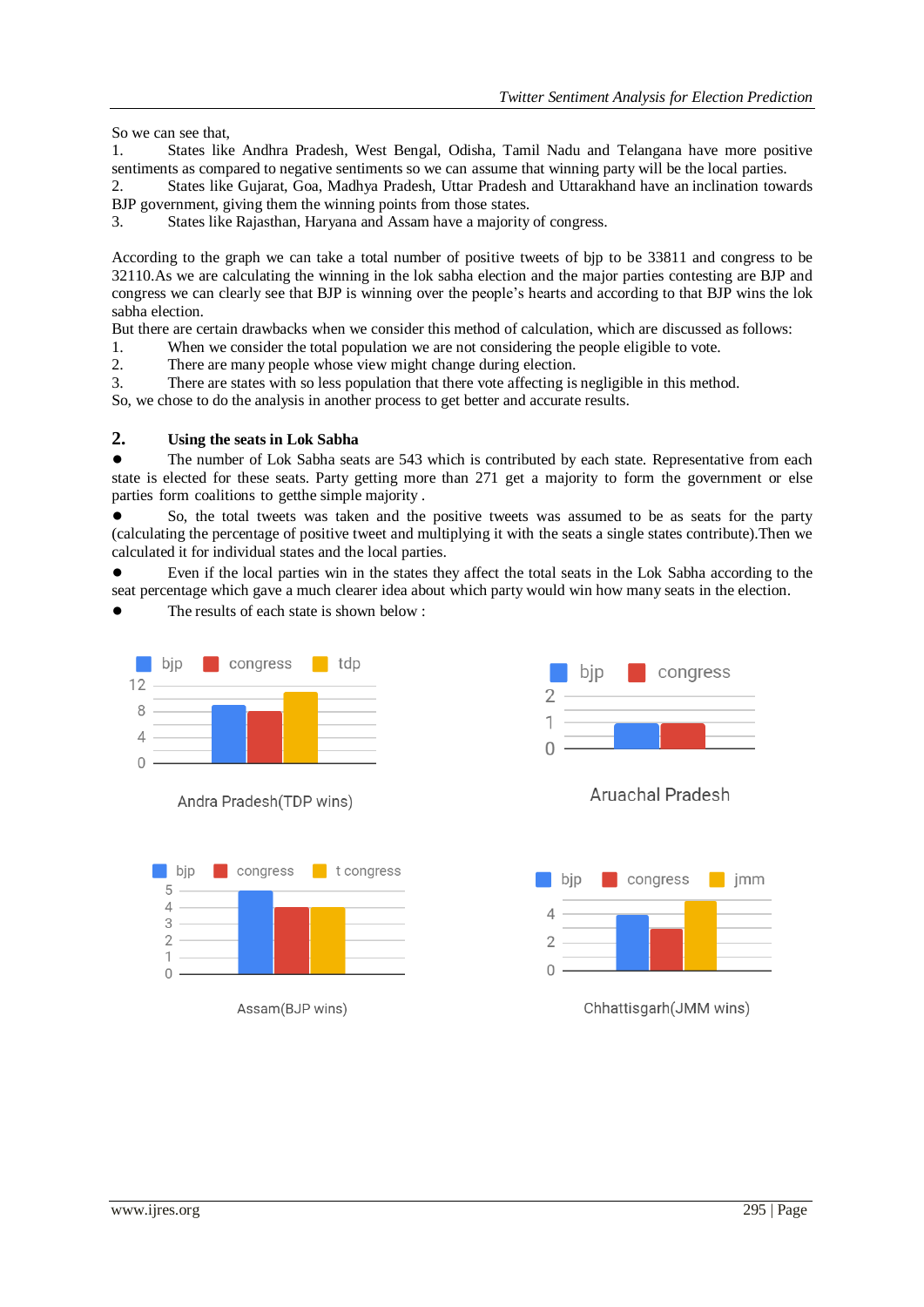

Karnataka(BJP wins)

**Congress** 

bjp

 $\frac{2}{1.5}$ 

 $0.5$ 

 $\overline{2}$ 

 $\mathbf{1}$ 

 $0$ .

Goa (BJP=1, Congress=1) bjp congress  $1.5 1 0.5 0 -$ Himachal Pradesh(BJP wins) congress bjp bps **COL** 6  $\frac{6}{4}$  $2 0 -$ Jharkhand(BPS wins) congress  $\Box$  cpiml  $\blacksquare$  bip ianta dal 8  $\overline{4}$  $\overline{0}$ 

Kerela(CPIML wins)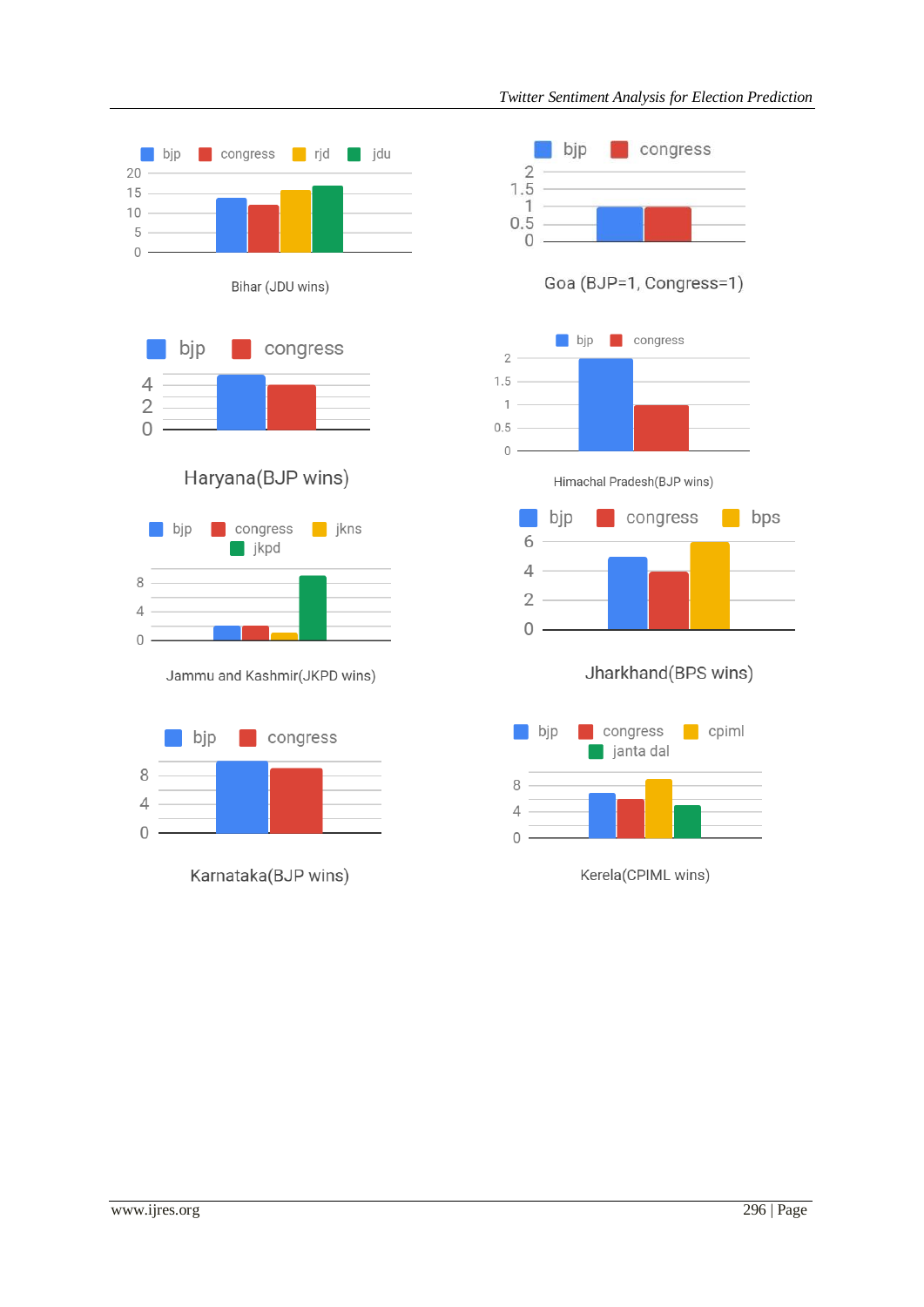